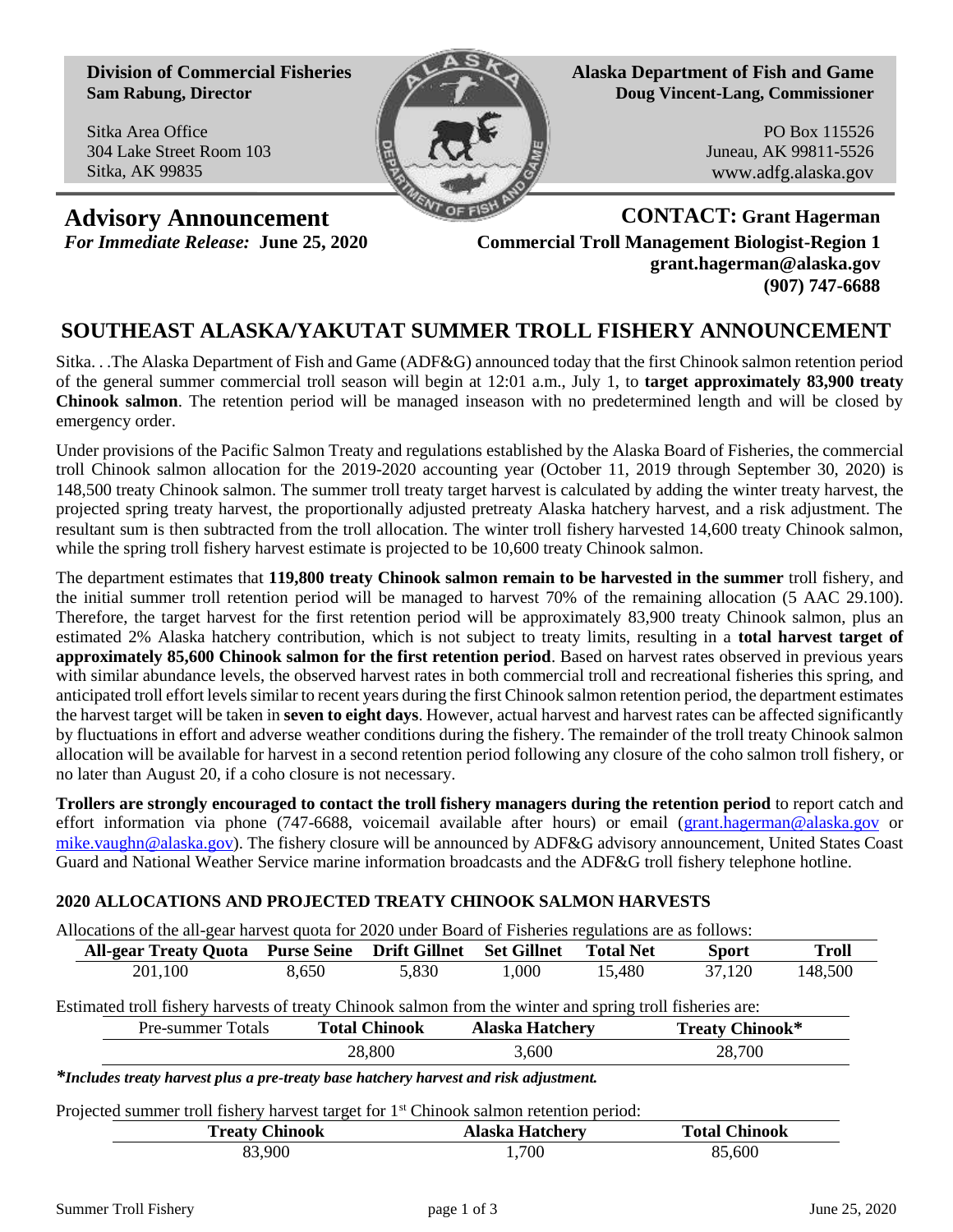## **CATCHER–PROCESSOR VESSELS**

Catcher–processors intending to freeze their catch onboard (**FAS**) during the summer troll fishery must obtain a 2020 Summer Troll Fishery Exemption Permit from the department in order to legally remove the heads from adipose-fin-clipped salmon [5 AAC 29.140(b) and 5 AAC 29.145(c)]. The permit is available at area offices and on the troll fishery website.

Catcher–processors are reminded to complete and submit a **separate fish ticket for each week** (Sunday through Saturday) and are **encouraged to contact the troll managers periodically with catch information**. Fish tickets must be submitted to the department within seven days after the fish are offloaded from the vessel.

## **LANDING AND REPORTING REQUIREMENTS**

All spring troll fisheries will be closed by 11:59 p.m., June 30. **All salmon harvested during the spring troll fishery must be offloaded prior to fishing during the summer troll fishery.** Fish tickets for the summer troll fishery must include a record of the 5-digit statistical area and a description of the nearest headland or bay in which the fish were taken [5 AAC  $39.130$  (c)(8)]. If multiple areas were fished, the percentage of harvest by area should be included in the statistical area worksheet. **Processors should continue to submit spring troll tickets to the nearest ADF&G office, while summer troll tickets should be submitted to the Sitka ADF&G office within seven days after the fish are offloaded from the vessel.**

## **TERMINAL HARVEST AREAS**

Retention of Chinook salmon 28" and greater will be allowed in the following areas as follows:

The **Herring Bay THA** will be open to troll gear for retention of all salmon species from July 1 through August 30, unless closed earlier by emergency order (5 AAC 33.369). The **Silver Bay SHA** is open to troll gear for retention of all salmon species through July 31, unless closed earlier by emergency order; the waters of Bear Cove remain closed (5 AAC 33.375). The **Anita Bay THA** will be open to troll gear for retention of all species through November 10 (5 AAC 33.383). The **Port Armstrong SHA** is open to troll gear for retention of all species through September 20. The **Deep Inlet THA** will be open to troll gear through September 26 for retention of all species and will follow the schedule announced in the Deep Inlet advisory announcement issued on April 15 (5 AAC 33.376).

The **Crawfish Inlet, Southeast Cove, Thomas Bay, Nakat Inlet, Kendrick Bay, and Hidden Falls THAs** will close to retention of Chinook salmon whenever the general summer Chinook salmon retention periods are closed.

From 12:01 a.m., July 1 through 11:59 p.m., July 6, the **Neets Bay THA** will be open to troll gear west of the closed waters at the head of the bay and east of the longitude of Chin Point. **During the first summer troll Chinook salmon retention period, retention and possession of Chinook salmon in the THA is closed between the longitude of the easternmost tip of Bug Island and the longitude of Chin Point**. Trollers may not retain or possess Chinook salmon if fishing the waters between Chin Point and Bug Island but may transit through those waters to offload Chinook salmon harvest if gear is not deployed. The Neets Bay THA will close to the harvest of salmon by troll gear at 11:59 p.m., July 6. If additional openings can be scheduled, they will be announced by advisory announcement.

**During the first Chinook salmon retention period of summer, all waters of the Thomas Bay THA will be open to troll gear**. Following the closure of the first retention period, waters open to troll gear will follow those described in the Thomas Bay advisory announcement issued April 15.

## **WEST BEHM CANAL**

The waters of West Behm Canal adjacent to the Neets Bay THA, as described in 5 AAC 29.100(d)(2)(A), will open to troll gear from July 1 through September 20 with the Chinook salmon retention and possession restrictions listed below.

## **DISTRICTS 101/108 CHINOOK SALMON RETENTION CLOSURE**

In addition to the waters closed to Chinook salmon retention between Chin Point and Bug Island within the Neets Bay THA and regulatory troll closures near the mouth of Stikine River, supplemental Chinook salmon nonretention areas for District 1 and District 8 are implemented by emergency order as follows:

- **1)** In the waters of Section 1-E, north of a line from Indian Point to Mike Point, Chinook salmon may not be retained or in possession during the first general summer troll Chinook salmon retention period.
- **2)** In the waters of Section 1-F, enclosed by a line from Lucky Point to Middy Point, continuing to the latitude of Beaver Point, and from Point Rosen to Quadra Point, and in southeast Behm Canal south of a line from a point at 55°11.78′ N lat, 131°05.13′ W long, located on Point Sykes to a point at 55°12.22′ N lat, 131°05.70′ W long, located